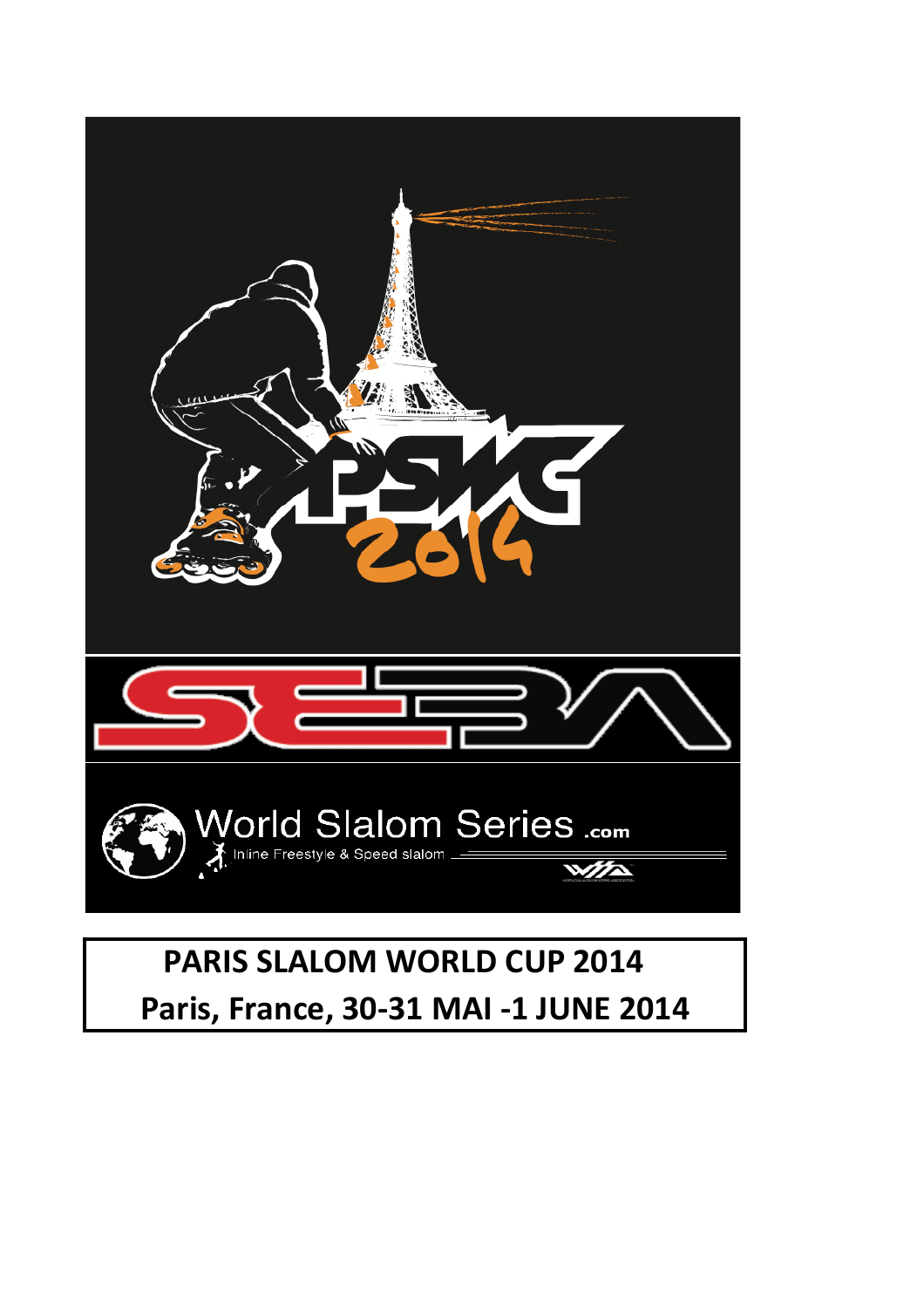| <b>Final ranking Speed Slalom Men</b> |                              |              |                    |                         |  |
|---------------------------------------|------------------------------|--------------|--------------------|-------------------------|--|
| Place                                 | <b>Name</b>                  | <b>Cntry</b> | <b>Q.best time</b> | <b>Finals best time</b> |  |
| 1                                     | <b>Fort Yohan</b>            | <b>FRA</b>   | 4,430              | 4,906                   |  |
| $\boldsymbol{2}$                      | Fort Jimmy                   | <b>FRA</b>   | 4,415              | 4,930                   |  |
| $\mathbf 3$                           | Allegrini Matteo             | <b>ITA</b>   | 4,434              | 5,054                   |  |
| $\overline{\mathbf{4}}$               | <b>Claris Alexandre</b>      | <b>FRA</b>   | 4,617              | 5,007                   |  |
| 5                                     | Nai Oleari Simone            | <b>ITA</b>   | 4,431              | 5,056                   |  |
| 6                                     | <b>Guo Fang</b>              | <b>CHN</b>   | 4,517              | 5,217                   |  |
| 7                                     | Guslandi Lorenzo             | <b>ITA</b>   | 4,554              | 5,350                   |  |
| 8                                     | <b>Brivio Savio</b>          | <b>ITA</b>   | 4,628              | 5,197                   |  |
| 9                                     | Rayer Alan                   | <b>FRA</b>   | 4,446              | 5,548                   |  |
| 10                                    | De Araujo Diego              | <b>BRA</b>   | 4,469              | 5,159                   |  |
| 11                                    | <b>Rezende Plinio Marcos</b> | <b>ESP</b>   | 4,578              | 6,355                   |  |
| 12                                    | Guillou Hervé                | <b>FRA</b>   | 4,609              | 5,563                   |  |
| 13                                    | La Volpe Enrico              | ITA          | 4,646              | 5,350                   |  |
| 14                                    | Brambilla Alessandro         | <b>ITA</b>   | 4,663              | 5,596                   |  |
| 15                                    | <b>Rosato Gian Marco</b>     | <b>ITA</b>   | 4,674              | 5,501                   |  |
| 16                                    | Rosato Roberto               | <b>ITA</b>   | 4,748              |                         |  |
| 17                                    | Le Goff Kieran               | <b>FRA</b>   | 4,777              |                         |  |
| 18                                    | Du Peloux Flavien            | <b>FRA</b>   | 4,781              |                         |  |
| 19                                    | Sow Guy                      | <b>FRA</b>   | 4,786              |                         |  |
| 20                                    | Lebois Romain                | <b>FRA</b>   | 4,787              |                         |  |
| 21                                    | <b>Morrone Federico</b>      | <b>ITA</b>   | 4,822              |                         |  |
| 22                                    | Timchenko Sergey             | <b>RUS</b>   | 4,825              |                         |  |
| 23                                    | <b>Rezende Matheus</b>       | <b>ESP</b>   | 4,835              |                         |  |
| 24                                    | Yu Jin Seong                 | KOR          | 4,891              |                         |  |
| 25                                    | Pallazzi Matteo              | ITA          | 4,893              |                         |  |
| 26                                    | Jaworski Dawid               | <b>POL</b>   | 4,893              |                         |  |
| 27                                    | Demuru Lorenzo               | ITA          | 4,897              |                         |  |
| 28                                    | <b>Ryazantsev Kirill</b>     | <b>RUS</b>   | 4,929              |                         |  |
| 29                                    | Rotunno Andrea               | <b>ITA</b>   | 4,958              |                         |  |
| 30                                    | Sulinowski Michal            | <b>POL</b>   | 4,971              |                         |  |
| 31                                    | Ménard Nathan                | <b>FRA</b>   | 4,994              |                         |  |
| 32                                    | <b>Shirobokov Denis</b>      | <b>RUS</b>   | 5,000              |                         |  |
| 33                                    | <b>Clusaz Maxence</b>        | <b>FRA</b>   | 5,074              |                         |  |
| 34                                    | Shulhan Alex                 | <b>BLR</b>   | 5,079              |                         |  |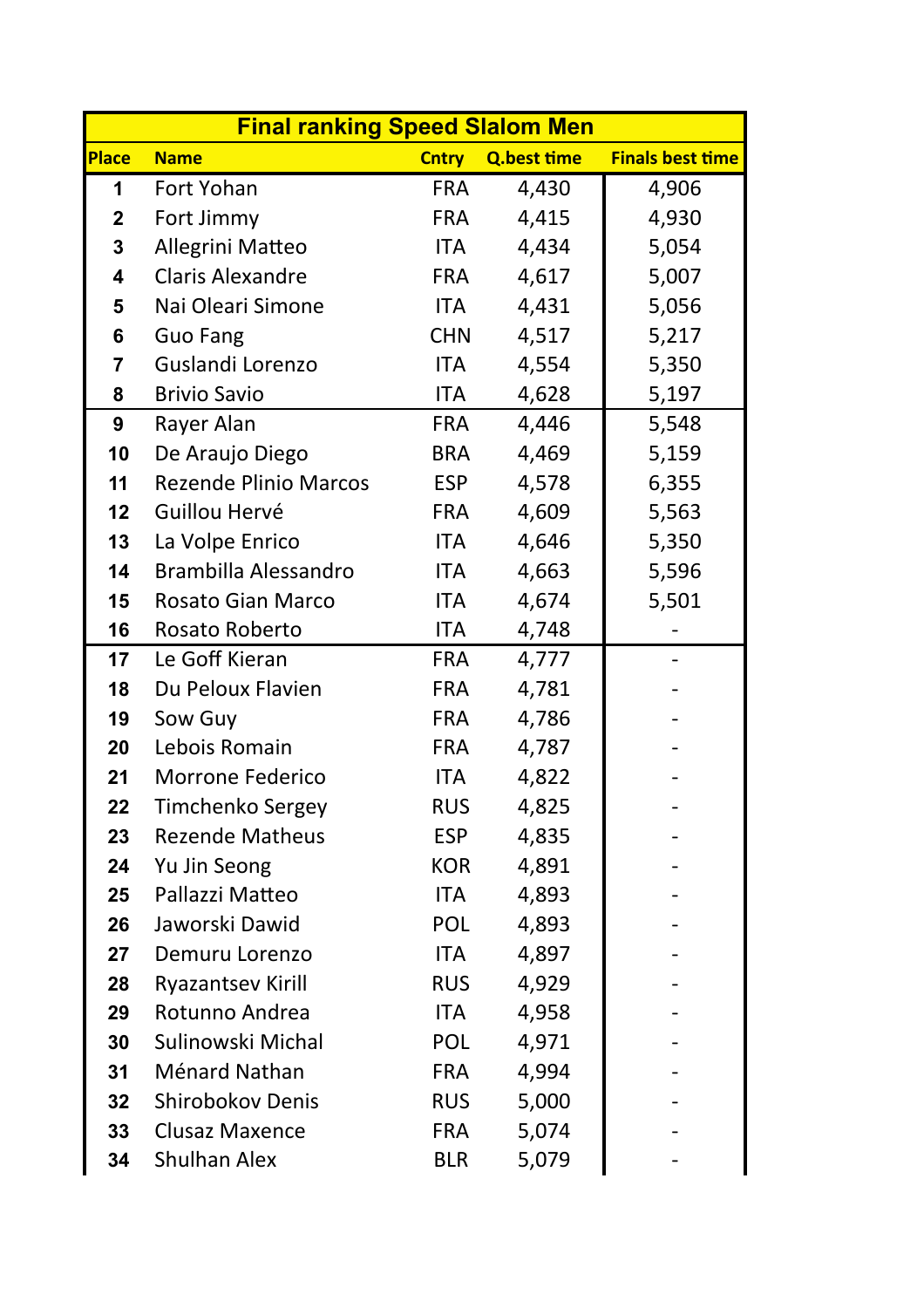| 35 | Zhang Hao                   | <b>CHN</b> | 5,092     |  |
|----|-----------------------------|------------|-----------|--|
| 36 | Lazzerini Marco             | <b>ITA</b> | 5,096     |  |
| 37 | Degli Agostini Valerio      | <b>ITA</b> | 5,097     |  |
| 38 | Tomasini Alessio            | ITA        | 5,138     |  |
| 39 | Degli Agostini Lorenzo      | ITA        | 5,141     |  |
| 40 | Jourdain Arthur             | <b>FRA</b> | 5,175     |  |
| 41 | Van Overloop Hannes         | <b>BEL</b> | 5,209     |  |
| 42 | <b>Bernard Tony</b>         | <b>FRA</b> | 5,226     |  |
| 43 | <b>Picard Alexandre</b>     | <b>FRA</b> | 5,325     |  |
| 44 | Lissoni Alessandro          | <b>ITA</b> | 5,342     |  |
| 45 | Ferrari Roberto             | ITA        | 5,394     |  |
| 46 | Jähnert Hannes              | GER        | 5,425     |  |
| 47 | Shevarutin Dmitry           | <b>RUS</b> | 5,512     |  |
| 48 | Chiapponi Gabriele          | <b>ITA</b> | 5,516     |  |
| 49 | <b>Nelson Carlos</b>        | ESP        | 5,576     |  |
| 50 | Cobo Gonzalo                | ARG        | 5,650     |  |
| 51 | Rayer Didier                | <b>FRA</b> | 5,695     |  |
| 52 | Ferroni Marco               | <b>GER</b> | 5,796     |  |
| 53 | Elias Yoann                 | <b>FRA</b> | 5,809     |  |
| 54 | Castro Zamora Antonio       | ESP        | 5,844     |  |
| 55 | <b>Rubio Mesas Enrique</b>  | ESP        | 5,886     |  |
| 56 | Cola Alessandro             | ITA        | 5,900     |  |
| 57 | Argento José                | <b>FRA</b> | 5,963     |  |
| 58 | Lafenetre Charlie           | <b>FRA</b> | 6,098     |  |
| 59 | <b>Delaune Alois</b>        | <b>FRA</b> | 6,332     |  |
| 60 | Ménard Damien               | <b>FRA</b> | 6,512     |  |
| 61 | Febvay Jean-Marc            | <b>FRA</b> | 6,520     |  |
| 62 | <b>Massing Luc</b>          | <b>FRA</b> | 6,624     |  |
| 63 | Piqueras I Gomez Pau        | <b>ESP</b> | 7,066     |  |
| 64 | Kullap Erki                 | <b>EST</b> | <b>DQ</b> |  |
| 64 | <b>Milot Pierre-Antoine</b> | <b>FRA</b> | <b>DQ</b> |  |
| 64 | Morgado Rodrigo             | BRA        | <b>DQ</b> |  |
| 64 | <b>Quiriconi Nicolas</b>    | <b>ITA</b> | <b>DQ</b> |  |
| 64 | Uhrig Stéphane              | <b>FRA</b> | <b>DQ</b> |  |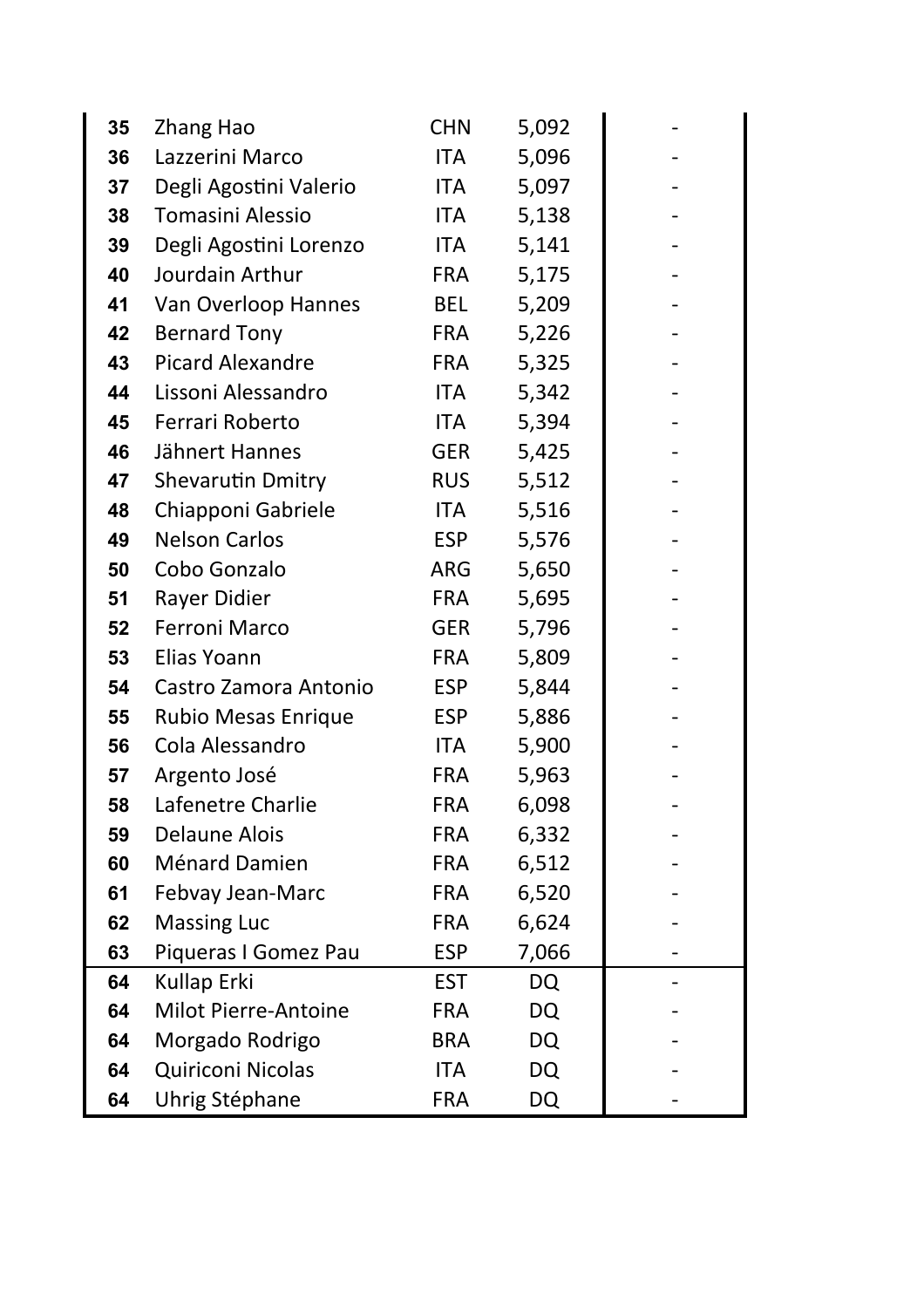| <b>Place</b><br><b>Name</b><br><b>Cntry Q.best time Finals best time</b><br>Derisbourg Tiffany<br>5,034<br><b>FRA</b><br>5,474<br>1<br>Puricelli Chiara<br>5,162<br>5,616<br><b>ITA</b><br>$\boldsymbol{2}$<br>$\mathbf{3}$<br>Granjon Zoé<br>5,121<br>5,609<br><b>FRA</b><br>Hartmanis Klaudia<br>POL<br>5,079<br>5,793<br>$\overline{\mathbf{4}}$<br>5,075<br>5,954<br>Cazzaniga Giorgia<br><b>ITA</b><br>5<br>Rotunno Cristina<br>5,167<br>5,549<br>$6\phantom{1}$<br><b>ITA</b><br>Lualdi Chiara<br>5,200<br>5,866<br>ITA<br>$\overline{7}$<br>6,010<br><b>Bourbon Tiphaine</b><br>5,427<br>8<br><b>FRA</b><br><b>Granjon Lily</b><br>5,009<br>5,779<br>9<br><b>FRA</b><br>6,261<br>Conzi Francesca<br><b>ITA</b><br>5,099<br>10<br>6,236<br>Czapla Justyna<br>POL<br>5,132<br>11 | <b>Final ranking Speed Slalom Women</b> |  |  |  |  |  |  |
|---------------------------------------------------------------------------------------------------------------------------------------------------------------------------------------------------------------------------------------------------------------------------------------------------------------------------------------------------------------------------------------------------------------------------------------------------------------------------------------------------------------------------------------------------------------------------------------------------------------------------------------------------------------------------------------------------------------------------------------------------------------------------------------|-----------------------------------------|--|--|--|--|--|--|
|                                                                                                                                                                                                                                                                                                                                                                                                                                                                                                                                                                                                                                                                                                                                                                                       |                                         |  |  |  |  |  |  |
|                                                                                                                                                                                                                                                                                                                                                                                                                                                                                                                                                                                                                                                                                                                                                                                       |                                         |  |  |  |  |  |  |
|                                                                                                                                                                                                                                                                                                                                                                                                                                                                                                                                                                                                                                                                                                                                                                                       |                                         |  |  |  |  |  |  |
|                                                                                                                                                                                                                                                                                                                                                                                                                                                                                                                                                                                                                                                                                                                                                                                       |                                         |  |  |  |  |  |  |
|                                                                                                                                                                                                                                                                                                                                                                                                                                                                                                                                                                                                                                                                                                                                                                                       |                                         |  |  |  |  |  |  |
|                                                                                                                                                                                                                                                                                                                                                                                                                                                                                                                                                                                                                                                                                                                                                                                       |                                         |  |  |  |  |  |  |
|                                                                                                                                                                                                                                                                                                                                                                                                                                                                                                                                                                                                                                                                                                                                                                                       |                                         |  |  |  |  |  |  |
|                                                                                                                                                                                                                                                                                                                                                                                                                                                                                                                                                                                                                                                                                                                                                                                       |                                         |  |  |  |  |  |  |
|                                                                                                                                                                                                                                                                                                                                                                                                                                                                                                                                                                                                                                                                                                                                                                                       |                                         |  |  |  |  |  |  |
|                                                                                                                                                                                                                                                                                                                                                                                                                                                                                                                                                                                                                                                                                                                                                                                       |                                         |  |  |  |  |  |  |
|                                                                                                                                                                                                                                                                                                                                                                                                                                                                                                                                                                                                                                                                                                                                                                                       |                                         |  |  |  |  |  |  |
|                                                                                                                                                                                                                                                                                                                                                                                                                                                                                                                                                                                                                                                                                                                                                                                       |                                         |  |  |  |  |  |  |
| Codazzi Barbara<br>5,164<br>5,990<br>12<br><b>ITA</b>                                                                                                                                                                                                                                                                                                                                                                                                                                                                                                                                                                                                                                                                                                                                 |                                         |  |  |  |  |  |  |
| <b>Oudot Perrine</b><br>5,173<br>5,690<br>13<br><b>FRA</b>                                                                                                                                                                                                                                                                                                                                                                                                                                                                                                                                                                                                                                                                                                                            |                                         |  |  |  |  |  |  |
| Czapla Paulina<br>POL<br>5,365<br>6,262<br>14                                                                                                                                                                                                                                                                                                                                                                                                                                                                                                                                                                                                                                                                                                                                         |                                         |  |  |  |  |  |  |
| Arbona Chloé<br>6,671<br>15<br>5,372<br><b>FRA</b>                                                                                                                                                                                                                                                                                                                                                                                                                                                                                                                                                                                                                                                                                                                                    |                                         |  |  |  |  |  |  |
| 6,434<br>Bertelli Federica<br><b>ITA</b><br>5,407<br>16                                                                                                                                                                                                                                                                                                                                                                                                                                                                                                                                                                                                                                                                                                                               |                                         |  |  |  |  |  |  |
| De Sensi Federica<br>5,440<br>ITA<br>17                                                                                                                                                                                                                                                                                                                                                                                                                                                                                                                                                                                                                                                                                                                                               |                                         |  |  |  |  |  |  |
| La Volpe Laura<br><b>ITA</b><br>5,527<br>18                                                                                                                                                                                                                                                                                                                                                                                                                                                                                                                                                                                                                                                                                                                                           |                                         |  |  |  |  |  |  |
| <b>RUS</b><br>5,573<br>Kuznetsova Daria<br>19                                                                                                                                                                                                                                                                                                                                                                                                                                                                                                                                                                                                                                                                                                                                         |                                         |  |  |  |  |  |  |
| 5,590<br><b>Oguey Maud</b><br><b>FRA</b><br>20                                                                                                                                                                                                                                                                                                                                                                                                                                                                                                                                                                                                                                                                                                                                        |                                         |  |  |  |  |  |  |
| <b>Chaubard Perrine</b><br>5,599<br>21<br><b>FRA</b>                                                                                                                                                                                                                                                                                                                                                                                                                                                                                                                                                                                                                                                                                                                                  |                                         |  |  |  |  |  |  |
| 5,655<br><b>FRA</b><br>22<br><b>Claris Charlotte</b>                                                                                                                                                                                                                                                                                                                                                                                                                                                                                                                                                                                                                                                                                                                                  |                                         |  |  |  |  |  |  |
| Guslandi Ilaria<br><b>ITA</b><br>5,685<br>23                                                                                                                                                                                                                                                                                                                                                                                                                                                                                                                                                                                                                                                                                                                                          |                                         |  |  |  |  |  |  |
| Cochey-Cahuzac Eva<br><b>FRA</b><br>5,707<br>24                                                                                                                                                                                                                                                                                                                                                                                                                                                                                                                                                                                                                                                                                                                                       |                                         |  |  |  |  |  |  |
| <b>Kerbrat Caroline</b><br>5,718<br>25<br><b>FRA</b>                                                                                                                                                                                                                                                                                                                                                                                                                                                                                                                                                                                                                                                                                                                                  |                                         |  |  |  |  |  |  |
| Moretto Elena<br>5,744<br>26<br><b>ITA</b>                                                                                                                                                                                                                                                                                                                                                                                                                                                                                                                                                                                                                                                                                                                                            |                                         |  |  |  |  |  |  |
| Morbidoni Camilla<br>5,751<br>27<br><b>ITA</b>                                                                                                                                                                                                                                                                                                                                                                                                                                                                                                                                                                                                                                                                                                                                        |                                         |  |  |  |  |  |  |
| 5,799<br>28<br><b>Brivio Francesca</b><br><b>ITA</b>                                                                                                                                                                                                                                                                                                                                                                                                                                                                                                                                                                                                                                                                                                                                  |                                         |  |  |  |  |  |  |
| Stepanova Svetlana<br>5,822<br>29<br><b>BLR</b>                                                                                                                                                                                                                                                                                                                                                                                                                                                                                                                                                                                                                                                                                                                                       |                                         |  |  |  |  |  |  |
| Dexheimer Loïs<br>5,822<br><b>FRA</b><br>30                                                                                                                                                                                                                                                                                                                                                                                                                                                                                                                                                                                                                                                                                                                                           |                                         |  |  |  |  |  |  |
| Berti Gomathi<br>5,823<br>31<br><b>ITA</b>                                                                                                                                                                                                                                                                                                                                                                                                                                                                                                                                                                                                                                                                                                                                            |                                         |  |  |  |  |  |  |
| Bevacqua Alice<br>5,832<br>32<br><b>ITA</b>                                                                                                                                                                                                                                                                                                                                                                                                                                                                                                                                                                                                                                                                                                                                           |                                         |  |  |  |  |  |  |
| Prucnal Angelika<br>5,839<br>33<br><b>POL</b>                                                                                                                                                                                                                                                                                                                                                                                                                                                                                                                                                                                                                                                                                                                                         |                                         |  |  |  |  |  |  |
| <b>Bouquet Alix</b><br>5,866<br>34<br><b>FRA</b>                                                                                                                                                                                                                                                                                                                                                                                                                                                                                                                                                                                                                                                                                                                                      |                                         |  |  |  |  |  |  |